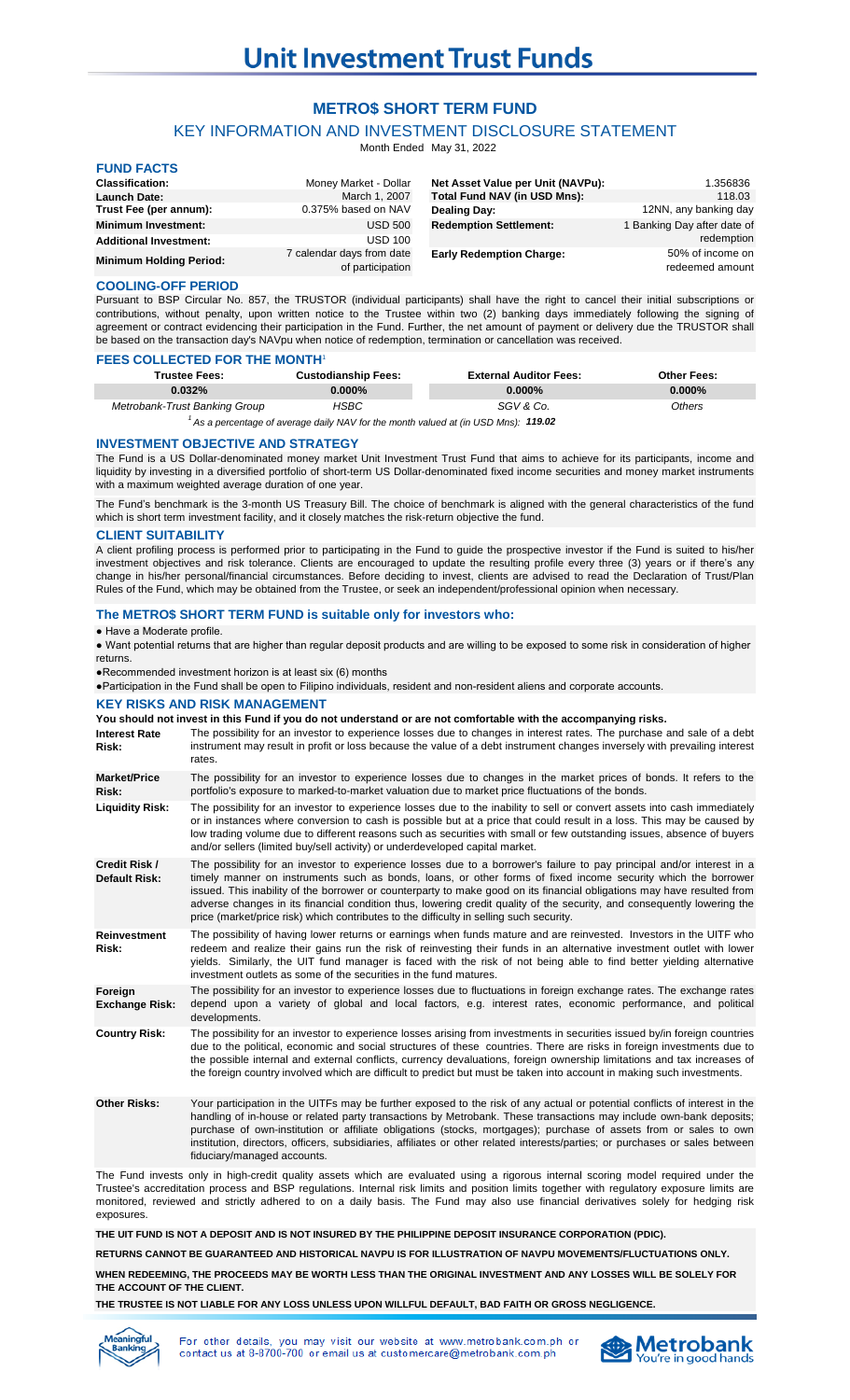## **FUND PERFORMANCE AND STATISTICS as of May 31, 2022**

*(Purely for reference purposes and is not a guarantee of future results)*

# **NAVPu GRAPH NAVPu OVER THE PAST 12 MONTHS**



| Highest                                     | 1.362429 |
|---------------------------------------------|----------|
| Lowest                                      | 1.356156 |
|                                             |          |
| <b>STATISTICS</b>                           |          |
| <b>Weighted Average Duration</b>            | 0.53     |
| $(in \text{ years})$                        |          |
| Volatility, Past 1 Year (in %) <sup>2</sup> | 0.17%    |
| Sharpe Ratio <sup>3</sup>                   | $-2.29$  |
| Information Ratio <sup>4</sup>              | $-1.01$  |

*<sup>2</sup>Volatility measures the degree to which the Fund fluctuates vis-à-vis its average return over a period of time. The lower the number, the more stable the Fund's return is relative to its average return over time. Starting December 2017, computation is based on the annualized standard deviation of monthly returns.* 

*<sup>3</sup>Sharpe Ratio is used to characterize how well the return of a Fund compensates the investor for the level of risk taken. The higher the number, the better.*

*4 Information Ratio measures reward-to-risk efficiency of the portfolio relative to the benchmark. The higher the number, the higher the reward per unit of risk.*

## **CUMULATIVE PERFORMANCE**

|                  | <b>Month</b> | <b>3 Months</b> | 6 Months  | Year                                                                                                                                  | <b>3 Years</b> | 5 Years | <b>Since</b>                  |
|------------------|--------------|-----------------|-----------|---------------------------------------------------------------------------------------------------------------------------------------|----------------|---------|-------------------------------|
|                  |              |                 |           |                                                                                                                                       |                |         | <b>Inception</b> <sup>®</sup> |
| <b>Fund</b>      | $0.001\%$    | $-0.108\%$      | $-0.274%$ | $-0.319%$                                                                                                                             | 2.196%         | 3.970%  | 35.684%                       |
| <b>Benchmark</b> | $0.067\%$    | 0.147%          | 0.178%    | 0.195%                                                                                                                                | $1.433\%$      | 4.585%  | 13.039%                       |
|                  |              |                 |           | $5$ Benchmark return was based on the original benchmark of 1-month LIROR since incention, and was changed to 1-month LIS T-bill from |                |         |                               |

<sup>5</sup>Benchmark return was based on the original benchmark of 1-month LIBOR since inception, and was changed to 1-month US T-bill from *September 1, 2010 to April 30, 2016 then to 3-month US T-bill from May 2016 until present.* 

# **PORTFOLIO COMPOSITION TOP 10 HOLDINGS**

| <b>Allocation</b>                                              | % of Fund | <b>Name</b>               | <b>Maturity</b> | % of Fund |
|----------------------------------------------------------------|-----------|---------------------------|-----------------|-----------|
| <b>Time Deposits</b>                                           | 93.46%    | <b>1. SGENTD LANDBANK</b> | 03.10.23        | 14.91%    |
| Corporate Bonds                                                | 3.55%     | 2. \$GENTD RCBC           | 03.10.23        | 13.69%    |
| <b>Government Securities</b>                                   | 2.99%     | 3. \$GENTD CHINABAN       | 07.11.22        | 13.03%    |
| Cash                                                           | 0.01%     | 4. \$GENTD PSB            | 06.02.22        | 12.34%    |
| Other Receivables - Net of Liabilities <sup>6</sup>            | $-0.01%$  | 5. \$GENSSA ROB           | 06.06.22        | 12.28%    |
| $6$ Includes accrued income from investments, receivables from |           | 6. SGENTD SECB            | 06.16.22        | 11.40%    |
| brokers/counterparties and unpaid expenses.                    |           | 7. \$GENTD DBP            | 06.24.22        | 3.57%     |
|                                                                |           | 8. SROP                   | 06.04.23        | 2.99%     |
| <b>Maturity Profile</b>                                        |           | 9. STD UNION              | 02.01.24        | 2.54%     |
| Government Securities >1-3 years                               | 2.99%     | 10. STD UNION             | 01.17.24        | 2.12%     |
| Corporate Bonds <3 years                                       | 3.55%     |                           |                 |           |

| <b>Allocation</b>                                               | % of Fund | <b>Name</b>               | <b>Maturity</b> |
|-----------------------------------------------------------------|-----------|---------------------------|-----------------|
| Time Deposits                                                   | 93.46%    | <b>1. SGENTD LANDBANK</b> | 03.10.23        |
| Corporate Bonds                                                 | 3.55%     | 2. \$GENTD RCBC           | 03.10.23        |
| Government Securities                                           | 2.99%     | 3. SGENTD CHINABAN        | 07.11.22        |
| Cash                                                            | 0.01%     | 4. SGENTD PSB             | 06.02.22        |
| Other Receivables - Net of Liabilities <sup>6</sup>             | $-0.01\%$ | 5. \$GENSSA ROB           | 06.06.22        |
| $^6$ Includes accrued income from investments, receivables from |           | 6. SGENTD SECB            | 06.16.22        |
| brokers/counterparties and unpaid expenses.                     |           | 7. \$GENTD DBP            | 06.24.22        |
|                                                                 |           | 8. SROP                   | 06.04.23        |
| <b>Maturity Profile</b>                                         |           | 9. STD UNION              | 02.01.24        |
| Government Securities >1-3 years                                | 2.99%     | 10. STD UNION             | 01.17.24        |

## **RELATED PARTY TRANSACTIONS**

| <b>Related Party</b> | <b>Transaction</b>            | <b>Market Value</b><br>(in USD Mns) |
|----------------------|-------------------------------|-------------------------------------|
| <b>MBTC</b>          | <b>Time Deposit Placement</b> | 0.23                                |
| PSBank               | Time Deposit Placement        | 14.57                               |

*Investments in the said outlets were approved by the Trust Committee. Likewise, all related party transactions are conducted on an arm's length and best execution basis and within established limits.*



For other details, you may visit our website at www.metrobank.com.ph or contact us at 8-8700-700 or email us at customercare@metrobank.com.ph